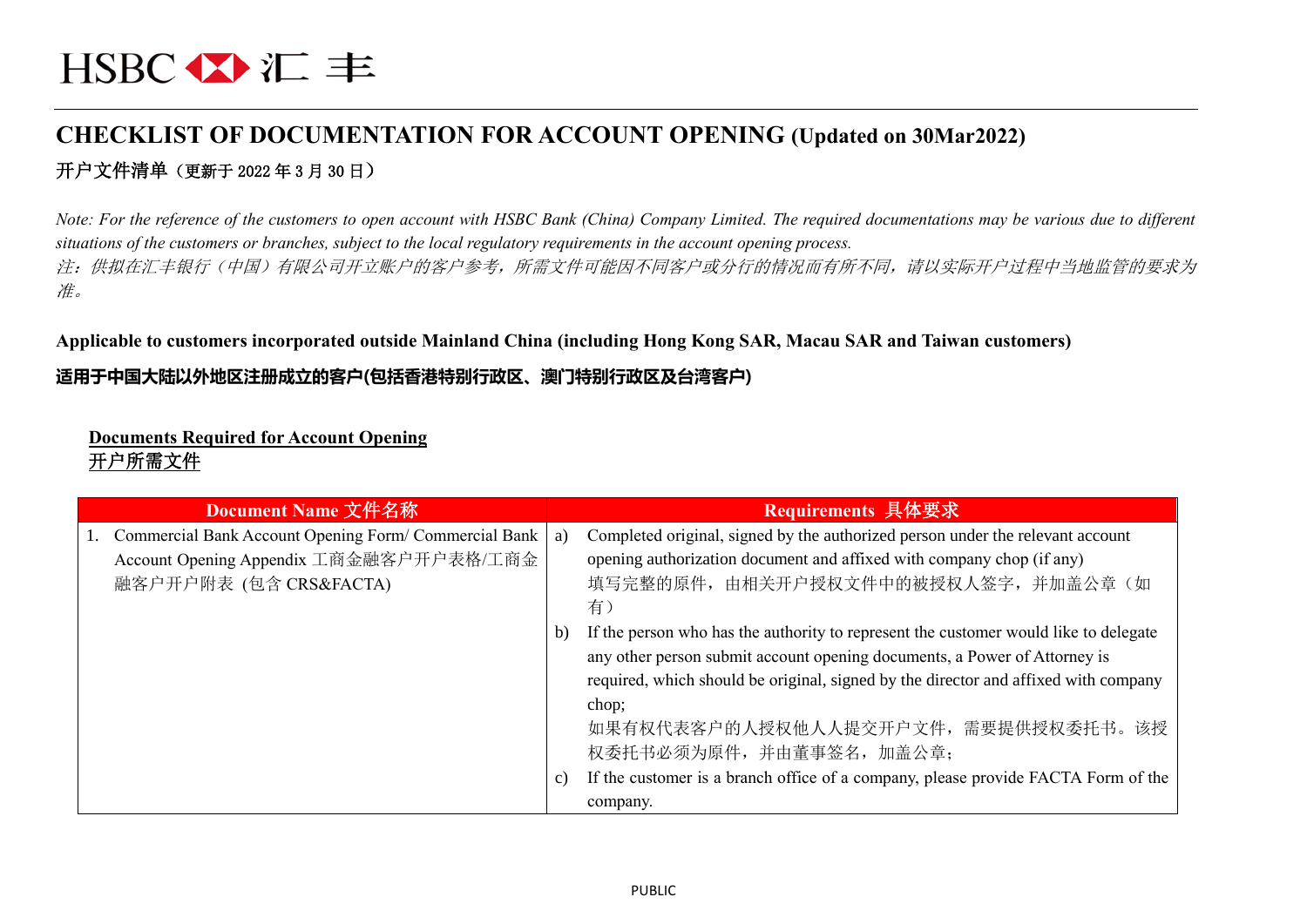

|                                                                       | 如果客户是一家公司的分公司,需提供其总公司FACTA表格。                                                            |
|-----------------------------------------------------------------------|------------------------------------------------------------------------------------------|
|                                                                       | 注: 表格下载链接如下                                                                              |
|                                                                       | 工商金融客户开户表格/工商金融客户开户附表的链接                                                                 |
|                                                                       | Link of Commencial Bank Account Opening Form / Appendix                                  |
| 2. Certificate of Incorporation (and subsequent certificate of change | Original, and certified true copy affixed with company chop;<br>a)                       |
| of name, if any) or equivalent document                               | 正本原件,及加盖公章的复印件;                                                                          |
| 公司注册证(及公司名称变更证书, 若有)或同类文件,<br>和                                       | Chinese translation of such document if the documents is in another language.<br>b)      |
| 中文翻译件(如需)                                                             | 若此文件为非中文的文本,须提供相应的中文翻译。                                                                  |
| Business Registration Certificate/ Annual Return (if any)<br>3.       | Signed by any director.                                                                  |
| 商业登记证/周年申报表 (如适用)                                                     | 任意董事签字。                                                                                  |
| Memorandum/Articles of Association and amendments<br>$\overline{4}$ . | Original, or certified true copy signed by the any director or affixed company chop with |
| 公司章程/及有关修订文件                                                          | total page and date.                                                                     |
|                                                                       | 正本原件, 或任意董事签字或加盖公章的复印件, 并注明总页数及日期                                                        |
| 5. Account Mandate                                                    | a) Completed original;                                                                   |
| 账户授权书或同类文件                                                            | 填写完整的原件;                                                                                 |
|                                                                       | Signed by a quorum of the board according to M&A/AoA.<br>b)                              |
|                                                                       | 根据公司章程及有关修订文件规定的法定人数签署。                                                                  |
| Identification documents of connected parties<br>6.                   | Original ID of the person in charge, and certified true copy<br>a)                       |
| 相关人员身份证件                                                              | 单位负责人的身份证件原件, 及经验证真实的复印件                                                                 |
|                                                                       | Chinese translation of Personal in charge's passport (if applicable)<br>b)               |
|                                                                       | 单位负责人的护照要有中文翻译件(如适用)                                                                     |
|                                                                       | ISA of HSBCnet ID<br>$\mathcal{C}$ )                                                     |
|                                                                       | 网银管理员                                                                                    |
| Completed account opening application form issued by<br>7.            | Completed original signed by authorized person(s) and affixed with company chop<br>a)    |
| People's Bank of China (if applicable)                                | (if any).                                                                                |
| 开立单位银行结算账户申请书(如适用)                                                    | 填写完整的原件,并由授权代表签署和加盖公章(如有)。                                                               |
| Basic information for enterprises issued by<br>8.<br>State            | Affixed with company chop;<br>a)                                                         |
| Administration for Foreign Exchange (if applicable)                   | 加盖公章;                                                                                    |